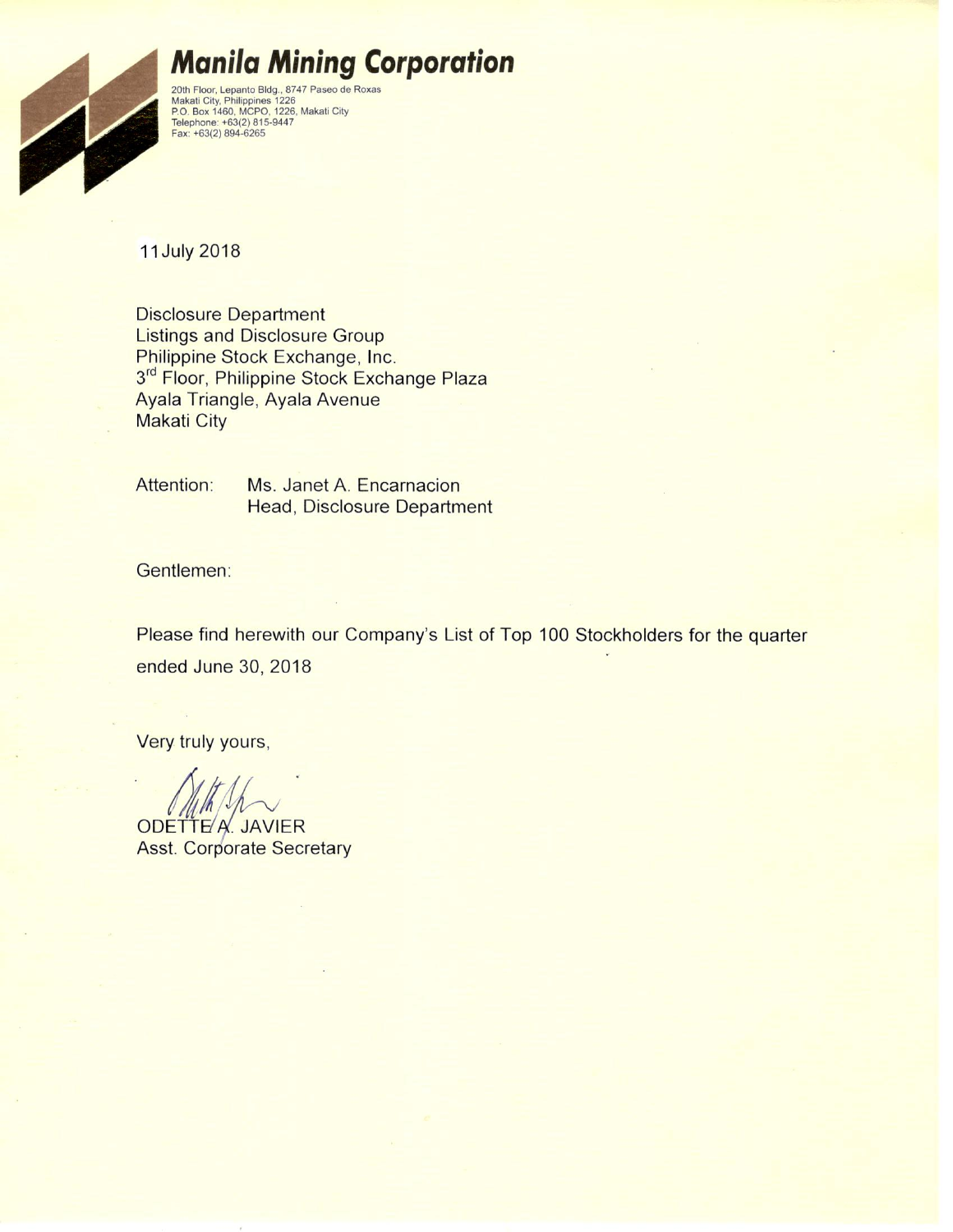#### Stock Transfer Service Inc. Page No. 1 MANILA MINING CORPORATION (MA) List of Top 100 Stockholders As of 06/30/2018

| Rank           | Name                                  | Holdings                  | Rank   |
|----------------|---------------------------------------|---------------------------|--------|
| 1              | PCD NOMINEE CORPORATION (FILIPINO)    | 77,901,023,291 50.10%     |        |
| $\overline{2}$ | F. YAP SECURITIES, INC.               | 32,290,372,946 20.77%     |        |
| 3              | LEPANTO CONSOLIDATED MINING COMPANY   | 20, 479, 027, 104 13. 17% |        |
| 4              | PAULINO YAP                           | 1,955,669,495 01.26%      |        |
| 5              | BRYAN YAP                             | 1,945,977,139 01.25%      |        |
| 6              | CHRISTINE YAP                         | 1,861,557,111 01.20%      |        |
| 7              | LEPANTO INVESTMENT & DEV. CORPORATION | 1,481,975,190 00.95%      |        |
| 8              | EMMA YAP                              | 1,478,067,401 00.95%      |        |
| 9              | PATRICK RESOURCES CORPORATION         | 1,301,152,163 00.84%      |        |
| 10             | PAUL YAP JR.                          | 1, 113, 677, 703 00. 72%  |        |
| 11             | CHRISTINE KAREN YAP                   | 886, 334, 939             | 00.57% |
| 12             | CORONET PROPERTY HOLDINGS CORP        | 833,093,546 00.54%        |        |
| 13             | $A/C$ -CKY FYSI                       | 754,994,507 00.49%        |        |
| 14             | VENTURA RESOURCES CORPORATION         | 718,565,954 00.46%        |        |
| 15             | ZAMCORE RESOURCES CORPORATION         | 707, 395, 421 00.45%      |        |
| 16             | LINDSAY RESOURCES CORPORATION         | 651, 542, 763 00.42%      |        |
| 17             | A/C B.Y. FYSI                         | 524, 193, 274 00.34%      |        |
| 18             | ARLENE K. YAP                         | 457,065,671 00.29%        |        |
| 19             | DAVID GO SECURITIES CORP.             | 436,519,534 00.28%        |        |
| 20             | SHIPSIDE, INC.                        | 360,082,672 00.23%        |        |
| 21             | PACITA YAP                            | 351,786,420               | 00.23% |
| 22             | FAUSTO R. PREYSLER JR.                | 345,842,696 00.22%        |        |
| 23             | F. YAP SECURITIES, INC. (PCD)         | 337, 240, 974 00.22%      |        |
| 24             | ANNABELLE K. YAP                      | 330,939,900               | 00.21% |
| 25             | LUCIO W. YAN                          | 302,100,000               | 00.19% |
| 26             | LEONARD RESOURCES CORP.               | 236,299,716               | 00.15% |

User ID: ivy Time: 07/06/2018 09:30:51

Stock Transfer Service Inc. The Contract of Page No. 2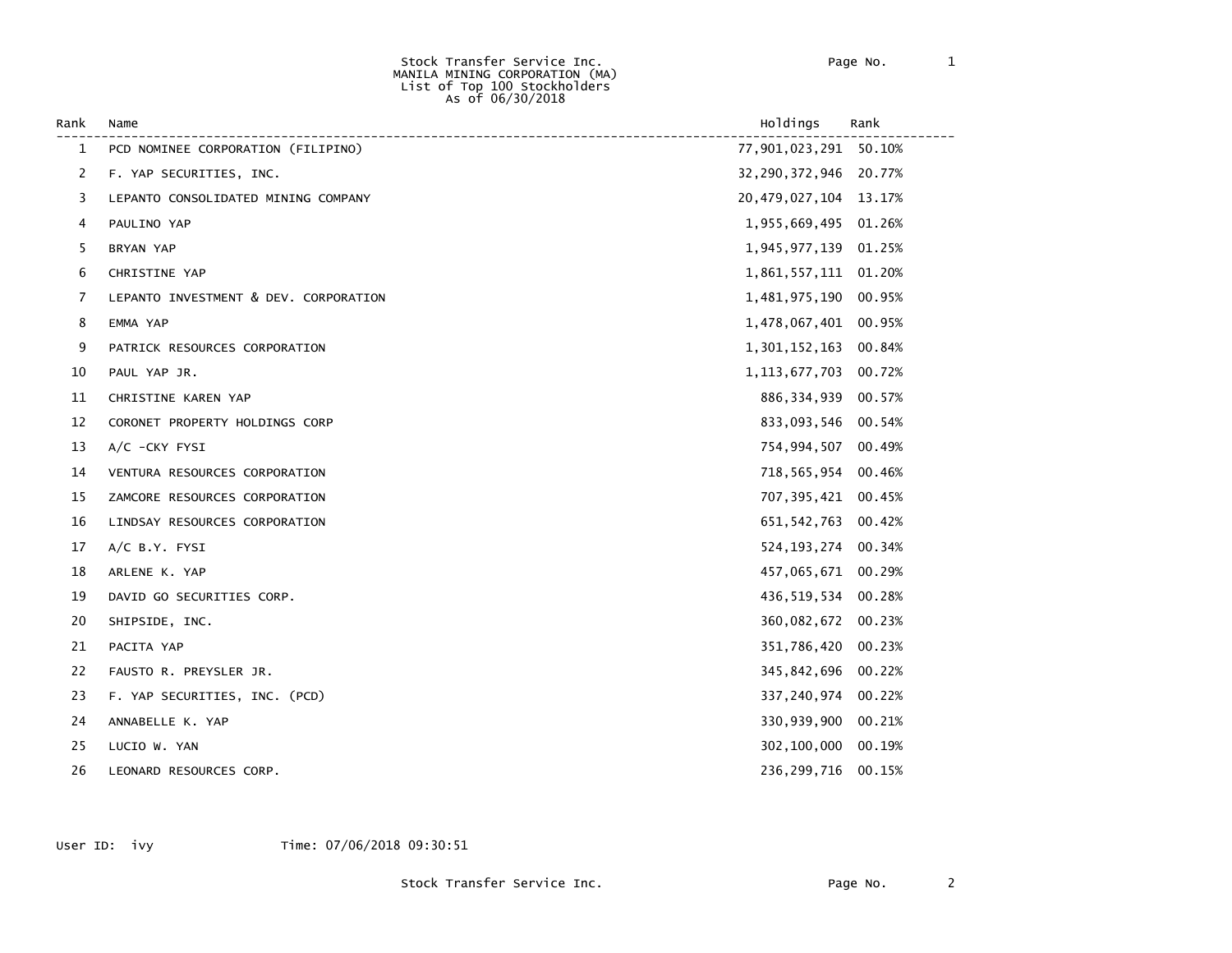#### MANILA MINING CORPORATION (MA) List of Top 100 Stockholders  $\Delta s$  of 06/30/2018

| Rank | Name                             | Holdings             | Rank   |
|------|----------------------------------|----------------------|--------|
| 27   | WILLIAM HOW                      | 220,500,000          | 00.14% |
| 28   | HIGHLAND SECURITIES, INC.        | 210,023,669          | 00.14% |
| 29   | F Y S I ACCOUNT NO. CKY          | 196, 918, 381 00.13% |        |
| 30   | PL LIM INVESTMENTS, INC.         | 180,000,000          | 00.12% |
| 31   | ABIGAIL RESOURCES CORP.          | 154,729,479          | 00.10% |
| 32   | CRESENCIO YAP                    | 152,817,233          | 00.10% |
| 33   | FELIPE YAP                       | 140, 155, 975        | 00.09% |
| 34   | CP EQUITIES CORPORATION          | 140,000,000          | 00.09% |
| 35   | HORACIO RODRIGUEZ                | 113,664,029          | 00.07% |
| 36   | F. YAP SECURITIES, INC. A/C 3305 | 112,568,859          | 00.07% |
| 37   | F. YAP SECURITIES, INC. A/C 4035 | 112,568,859          | 00.07% |
| 38   | AMELITA CHUA                     | 100,000,000          | 00.06% |
| 39   | BRAIN FOUNDATION OF THE PHILS.   | 77,286,489           | 00.05% |
| 40   | ARACELI A. MACARAIG              | 69,260,000           | 00.04% |
| 41   | DENIS PEREZ                      | 66,678,540 00.04%    |        |
| 42   | LUCIO W. YAN &/OR CLARA Y. YAN   | 64,044,944           | 00.04% |
| 43   | DORCAS ANN O. HO                 | 64,044,943           | 00.04% |
| 44   | KATERINA TANYA B. PEREZ          | 63,459,000           | 00.04% |
| 45   | CHARLENE DENISE B. PEREZ         | 62,051,175           | 00.04% |
| 46   | MA. CYMBELINE B. PEREZ           | 60,768,000           | 00.04% |
| 47   | JANICE C. SY                     | 54, 382, 022         | 00.03% |
| 48   | WILFREDO C. UY                   | 51,235,955           | 00.03% |
| 49   | ALBERTO MENDOZA                  | 46,844,045           | 00.03% |
| 50   | JESSAMYN DESIREE B. PEREZ        | 45,585,000           | 00.03% |
| 51   | NECISTO SYTENGCO                 | 44,280,000           | 00.03% |
| 52   | MAGDALENO B. ALBARRACIN JR.      | 43,230,336           | 00.03% |

User ID: ivy Time: 07/06/2018 09:30:51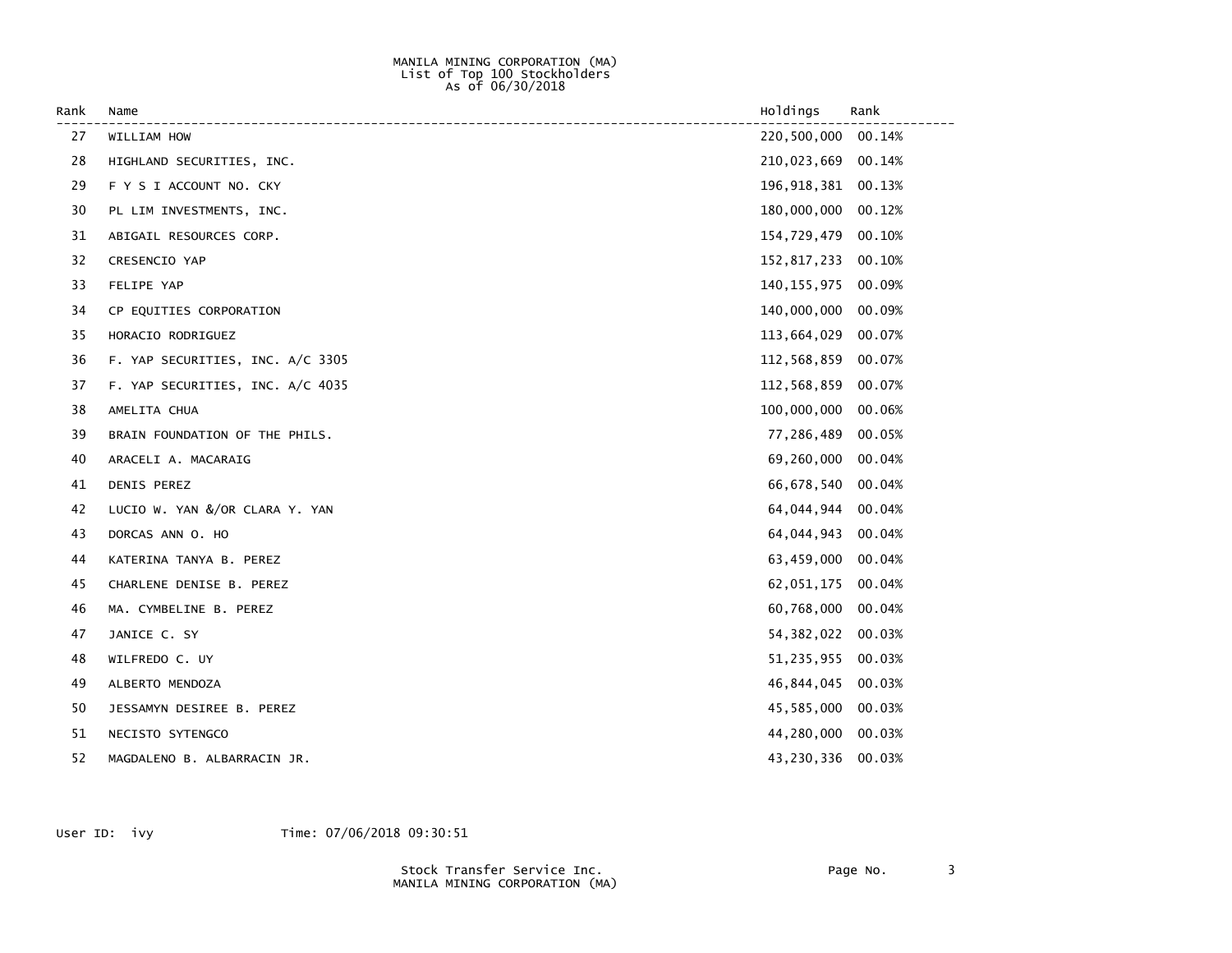### List of Top 100 Stockholders  $\Delta s$  of 06/30/2018

| Rank | Name                                     | Holdings          | Rank   |
|------|------------------------------------------|-------------------|--------|
| 53   | BERCK Y. CHENG                           | 42,000,000        | 00.03% |
| 54   | MA. CYMBELINE PEREZ                      | 40,564,704        | 00.03% |
| 55   | CHARLENE DENISE PEREZ                    | 40,113,364        | 00.03% |
| 56   | KATERINE TANYA PEREZ                     | 39, 174, 817      | 00.03% |
| 57   | ANSALDO, GODINEZ & CO., INC.             | 38,917,544        | 00.03% |
| 58   | WILLIAM RAGOS ENRILE II                  | 38,426,966        | 00.02% |
| 59   | BLUE RIDGE MINERAL CORP.                 | 38,400,000        | 00.02% |
| 60   | FLORENTINA BANEZ                         | 34,209,289        | 00.02% |
| 61   | BENJAMIN ADAPON                          | 31,752,000        | 00.02% |
| 62   | CATHAY SECURITIES CO., INC. A/C NO. 1358 | 31,531,760        | 00.02% |
| 63   | SOCIAL SECURITY SYSTEM                   | 31, 337, 073      | 00.02% |
| 64   | WILLY O. DIZON OR NENE C. DIZON          | 29,740,446        | 00.02% |
| 65   | MERCANTILE INSURANCE CO., INC.           | 28,700,000        | 00.02% |
| 66   | ARTEMIO F. DISINI                        | 27,219,910        | 00.02% |
| 67   | JOAQUIN MA. TAMANO                       | 26,460,000        | 00.02% |
| 68   | TERESO C. TAN                            | 25,000,000        | 00.02% |
| 69   | ROGELIO CHUA                             | 24, 246, 741      | 00.02% |
| 70   | BERNARDO A. FRIANEZA                     | 24,067,802        | 00.02% |
| 71   | KEYSER MERCANTILE CO., INC.              | 23,814,000        | 00.02% |
| 72   | EDGAR A. RAGASA                          | 20,872,552        | 00.01% |
| 73   | CATHAY SECURITIES CO., INC. A/C NO. 1868 | 20,580,000        | 00.01% |
| 74   | OF SANTO TOMAS UNIVERSITY                | 20,580,000        | 00.01% |
| 75   | GUILD SECURITIES INC.                    | 20,564,000        | 00.01% |
| 76   | FLORA NG SIU KHENG                       | 20,000,000        | 00.01% |
| 77   | MANUEL J. RAMOS                          | 18,726,592 00.01% |        |
| 78   | HERITAGE PROPERTIES, INC.                | 18,425,880        | 00.01% |
|      |                                          |                   |        |

User ID: ivy Time: 07/06/2018 09:30:51

 Stock Transfer Service Inc. Page No. 4 MANILA MINING CORPORATION (MA) List of Top 100 Stockholders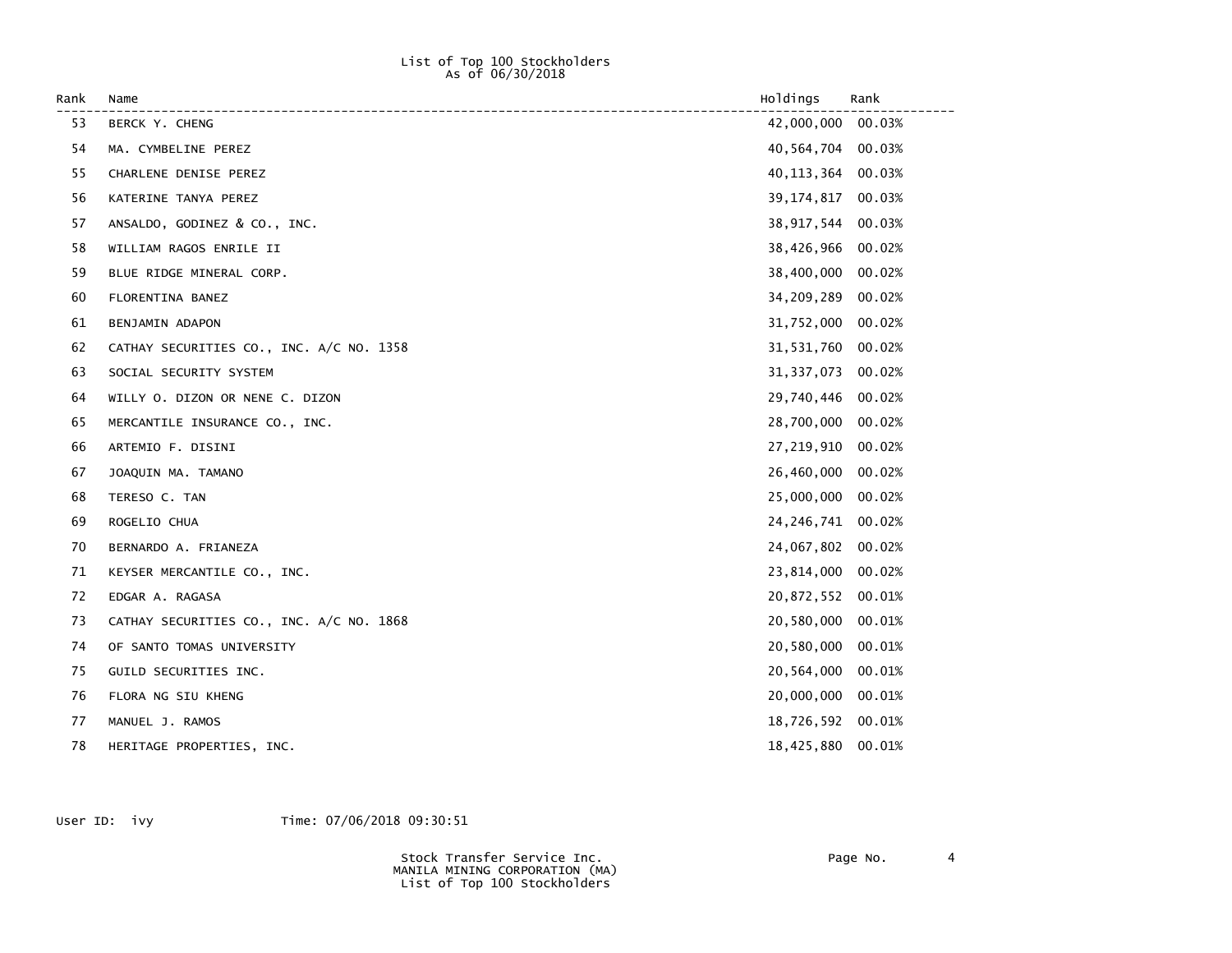| As of 06/30/2018 |
|------------------|
|------------------|

| Rank | Name                                                     | Holdings     | Rank   |
|------|----------------------------------------------------------|--------------|--------|
| 79   | ELITE INVESTMENT CORPORATION                             | 17,551,800   | 00.01% |
| 80   | WHITE ELEPHANTS, INC.                                    | 17,500,000   | 00.01% |
| 81   | QUALITY INVESTMENTS & SECS. CORP. A/C #017003            | 16,880,000   | 00.01% |
| 82   | JULIA K. REGINA ANGELA K. DE LA CRUZ DE LA CRUZ OR MARIA | 16,561,593   | 00.01% |
| 83   | LUISA CO LI                                              | 16,320,000   | 00.01% |
| 84   | ERLINDA M. OLEDAN                                        | 15, 123, 214 | 00.01% |
| 85   | ROMEO N. YAP                                             | 15,000,000   | 00.01% |
| 86   | SHIN TIU                                                 | 15,000,000   | 00.01% |
| 87   | WILLIAM T. ENRILE                                        | 15,000,000   | 00.01% |
| 88   | FRANCISCO ONG                                            | 14,700,000   | 00.01% |
| 89   | CATHERINE CHOA                                           | 13,933,773   | 00.01% |
| 90   | ALVIN TAN UNJO                                           | 13,930,708   | 00.01% |
| 91   | JOSE Z. OLEDAN                                           | 13, 188, 727 | 00.01% |
| 92   | BERNARD CHU                                              | 12,936,000   | 00.01% |
| 93   | A. ANGEL S. TANJANGCO                                    | 12,880,000   | 00.01% |
| 94   | ALLEN JESSE C. MANGAOANG                                 | 12,808,989   | 00.01% |
| 95   | THE SOLID GUARANTY, INC.                                 | 12,642,000   | 00.01% |
| 96   | DANILO G. BAUTISTA                                       | 12,502,755   | 00.01% |
| 97   | OSLO INVESTMENT CORPORATION                              | 12,452,881   | 00.01% |
| 98   | CONCHITA YAP                                             | 12,296,200   | 00.01% |
| 99   | RICARDO CASTANEDA                                        | 11,861,000   | 00.01% |
| 100  | CHARLES TIU GAN                                          | 11,820,000   | 00.01% |

| Total Top 100 Shareholders :             | 153,757,909,543 98.89% |  |
|------------------------------------------|------------------------|--|
| Total Outstanding Shares 155,479,944,728 |                        |  |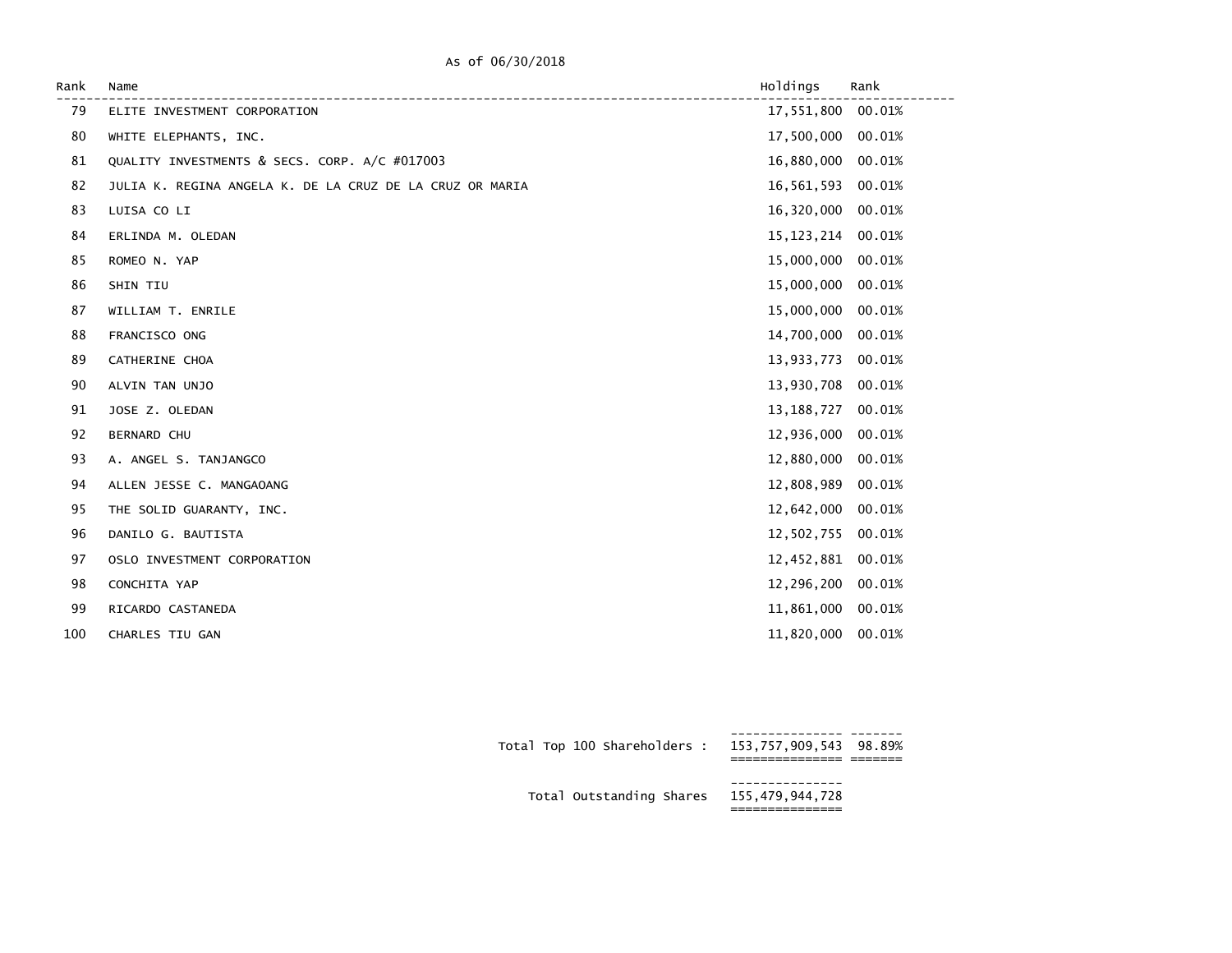## **BENEFICIAL OWNER REPORT**

Company Code - MA000000000 & Company Name - MANILA MINING A

| Business Date: June 29, 2018                      |                 |
|---------------------------------------------------|-----------------|
| <b>BPNAME</b>                                     | <b>HOLDINGS</b> |
| <b>UPCC SECURITIES CORP.</b>                      | 115,974,954     |
| A & A SECURITIES, INC.                            | 284,945,214     |
| ABACUS SECURITIES CORPORATION                     | 4,915,510,935   |
| PHILSTOCKS FINANCIAL INC                          | 3,046,007,629   |
| A. T. DE CASTRO SECURITIES CORP.                  | 72,155,846      |
| <b>ALPHA SECURITIES CORP.</b>                     | 16,690,045      |
| <b>BA SECURITIES, INC.</b>                        | 58,645,781      |
| AP SECURITIES INCORPORATED                        | 2,276,641,872   |
| ANSALDO, GODINEZ & CO., INC.                      | 218,215,756     |
| AB CAPITAL SECURITIES, INC.                       | 4,874,862,631   |
| SARANGANI SECURITIES, INC.                        | 3,351,841       |
| <b>SB EQUITIES, INC.</b>                          | 1,561,631,401   |
| ASIA PACIFIC CAPITAL EQUITIES & SECURITIES CORP.  | 65,166,589      |
| <b>ASIASEC EQUITIES, INC.</b>                     | 4,451,012,955   |
| <b>ASTRA SECURITIES CORPORATION</b>               | 1,002,470,789   |
| CHINA BANK SECURITIES CORPORATION                 | 650,700         |
| BELSON SECURITIES, INC.                           | 479,074,993     |
| BENJAMIN CO CA & CO., INC.                        | 9,311,144       |
| B. H. CHUA SECURITIES CORPORATION                 | 443,178,242     |
| JAKA SECURITIES CORP.                             | 21,042,117      |
| <b>BPI SECURITIES CORPORATION</b>                 | 1,537,968,894   |
| CAMPOS, LANUZA & COMPANY, INC.                    | 60,822,704      |
| SINCERE SECURITIES CORPORATION                    | 501,975,955     |
| <b>CENTURY SECURITIES CORPORATION</b>             | 2,123,122       |
| <b>BDO NOMURA SECURITIES INC</b>                  | 139,248,327     |
| <b>CITISECURITIES, INC.</b>                       | 510,056,304     |
| VSEC.COM, INC.                                    | 10,000,000      |
| TRITON SECURITIES CORP.                           | 875,100,513     |
| <b>IGC SECURITIES INC.</b>                        | 276,296,602     |
| <b>CUALOPING SECURITIES CORPORATION</b>           | 60,250          |
| DBP-DAIWA CAPITAL MARKETS PHILPPINES, INC.        | 10,260,979      |
| DAVID GO SECURITIES CORP.                         | 1,208,409,373   |
| DIVERSIFIED SECURITIES, INC.                      | 177,250,287     |
| E. CHUA CHIACO SECURITIES, INC.                   | 658,393,946     |
| <b>EQUITABLE SECURIITES (PHILS.) INC.</b>         | 1,605,375       |
| <b>EAST WEST CAPITAL CORPORATION</b>              | 70,000          |
| <b>EASTERN SECURITIES DEVELOPMENT CORPORATION</b> | 1,337,297,357   |
| EQUITIWORLD SECURITIES, INC.                      | 345,131,767     |
| <b>EVERGREEN STOCK BROKERAGE &amp; SEC., INC.</b> | 919,514,445     |
| FIRST ORIENT SECURITIES, INC.                     | 11,513,819      |
| FIRST INTEGRATED CAPITAL SECURITIES, INC.         | 133,000,000     |
| F. YAP SECURITIES, INC.                           | 1,081,637,430   |
| AURORA SECURITIES, INC.                           | 15,104,524      |
| GLOBALINKS SECURITIES & STOCKS, INC.              | 360,297,057     |
| JSG SECURITIES, INC.                              | 210,201,167     |
| <b>GOLDSTAR SECURITIES, INC.</b>                  | 199,320,447     |
| <b>GUILD SECURITIES, INC.</b>                     | 275,952,673     |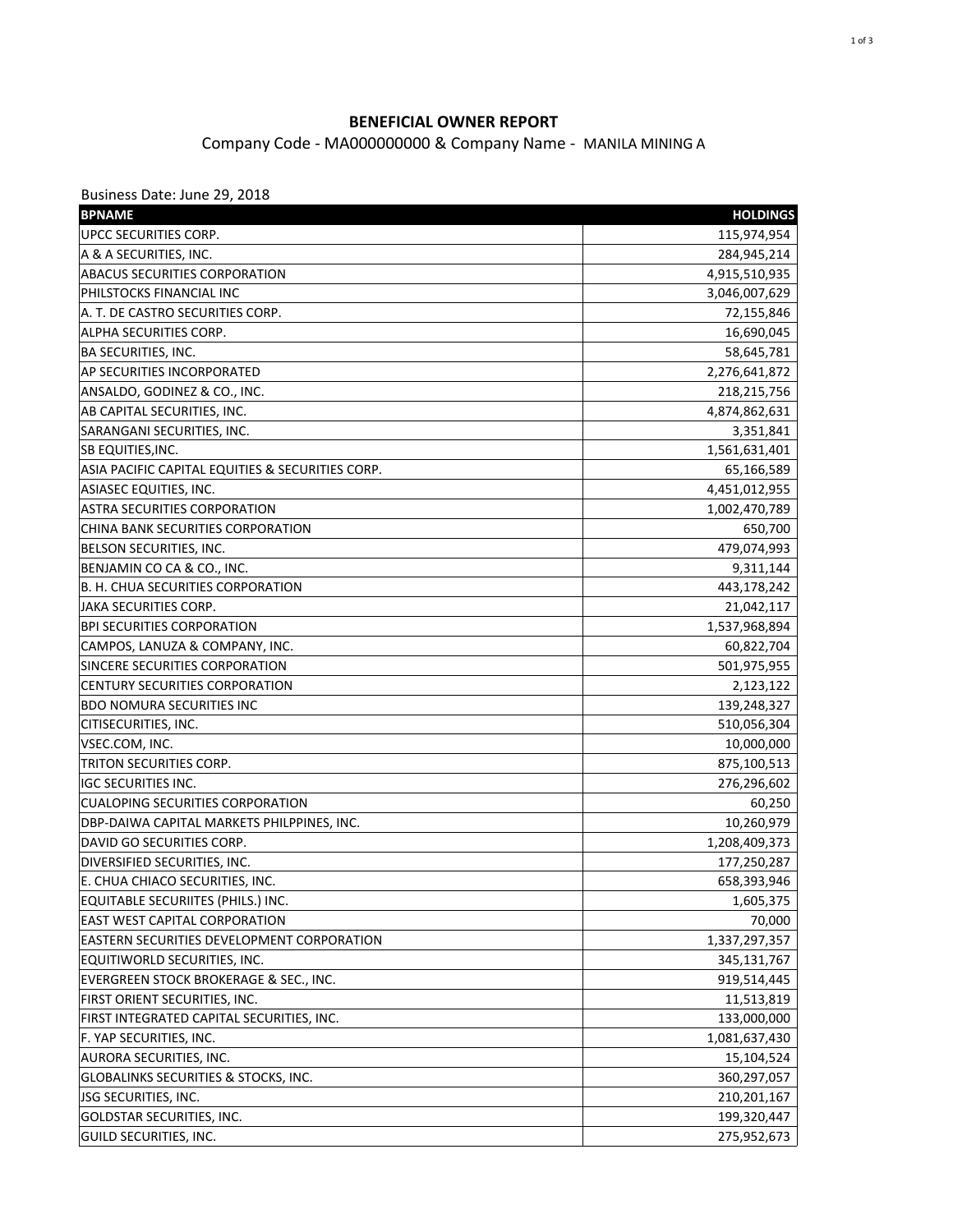| <b>BPNAME</b>                                           | <b>HOLDINGS</b> |
|---------------------------------------------------------|-----------------|
| HDI SECURITIES, INC.                                    | 2,477,217,416   |
| H. E. BENNETT SECURITIES, INC.                          | 32,152,514      |
| HK SECURITIES, INC.                                     | 29,824          |
| I. ACKERMAN & CO., INC.                                 | 11,203,764      |
| I. B. GIMENEZ SECURITIES, INC.                          | 142,375,166     |
| INVESTORS SECURITIES, INC,                              | 340, 313, 151   |
| IMPERIAL, DE GUZMAN, ABALOS & CO., INC.                 | 88,765,508      |
| INTRA-INVEST SECURITIES, INC.                           | 144,263,576     |
| ASIAN CAPITAL EQUITIES, INC.                            | 3,966,400       |
| J.M. BARCELON & CO., INC.                               | 10,608,079      |
| VALUE QUEST SECURITIES CORPORATION                      | 8,770,224       |
| <b>STRATEGIC EQUITIES CORP.</b>                         | 25,843,642      |
| LARRGO SECURITIES CO., INC.                             | 1,054,280,157   |
| LOPEZ, LOCSIN, LEDESMA & CO., INC.                      | 8,875,091       |
| LUCKY SECURITIES, INC.                                  | 533,647,976     |
| LUYS SECURITIES COMPANY, INC.                           | 316,711,909     |
| <b>MANDARIN SECURITIES CORPORATION</b>                  | 371,372,885     |
| MARINO OLONDRIZ Y CIA                                   | 1               |
| COL Financial Group, Inc.                               | 5,398,601,442   |
| DA MARKET SECURITIES, INC.                              | 49,147,186      |
| MERCANTILE SECURITIES CORP.                             | 408,111,935     |
| MERIDIAN SECURITIES, INC.                               | 1,398,327,871   |
| MDR SECURITIES, INC.                                    | 539,863,320     |
| DEUTSCHE REGIS PARTNERS, INC.                           | 8,016,023       |
| MOUNT PEAK SECURITIES, INC.                             | 6,486,595       |
| NEW WORLD SECURITIES CO., INC.                          | 228,874,416     |
| NIEVES SECURITIES, INC.                                 | 12,710,563      |
| OPTIMUM SECURITIES CORPORATION                          | 218,176,008     |
| RCBC SECURITIES, INC.                                   | 127,190,841     |
| PAN ASIA SECURITIES CORP.                               | 59,901,659      |
| PAPA SECURITIES CORPORATION                             | 874,046,201     |
| MAYBANK ATR KIM ENG SECURITIES, INC.                    | 751,355,239     |
| PLATINUM SECURITIES, INC.                               | 10,850,509      |
| PNB SECURITIES, INC.                                    | 69,667,113      |
| PREMIUM SECURITIES, INC.                                | 236,377,519     |
| PRYCE SECURITIES, INC.                                  | 310,863         |
| SALISBURY BKT SECURITIES CORPORATION                    | 120,872,562     |
| <b>QUALITY INVESTMENTS &amp; SECURITIES CORPORATION</b> | 2,381,240,244   |
| R & L INVESTMENTS, INC.                                 | 121,278,784     |
| ALAKOR SECURITIES CORPORATION                           | 156,269,242     |
| R. COYIUTO SECURITIES, INC.                             | 748,056,054     |
| REGINA CAPITAL DEVELOPMENT CORPORATION                  | 937,501,885     |
| R. NUBLA SECURITIES, INC.                               | 168,552,251     |
| AAA SOUTHEAST EQUITIES, INCORPORATED                    | 173,643,595     |
| R. S. LIM & CO., INC.                                   | 427,356,844     |
| RTG & COMPANY, INC.                                     | 201,115,762     |
| S.J. ROXAS & CO., INC.                                  | 22,272,357      |
| SECURITIES SPECIALISTS, INC.                            | 1,301,908       |
| FIDELITY SECURITIES, INC.                               | 88,279,612      |
| SUMMIT SECURITIES, INC.                                 | 223,007,231     |
| STANDARD SECURITIES CORPORATION                         | 207,305,351     |
| TANSENGCO & CO., INC.                                   | 308,192,230     |
| THE FIRST RESOURCES MANAGEMENT & SECURITIES CORP.       | 274,530,431     |
|                                                         |                 |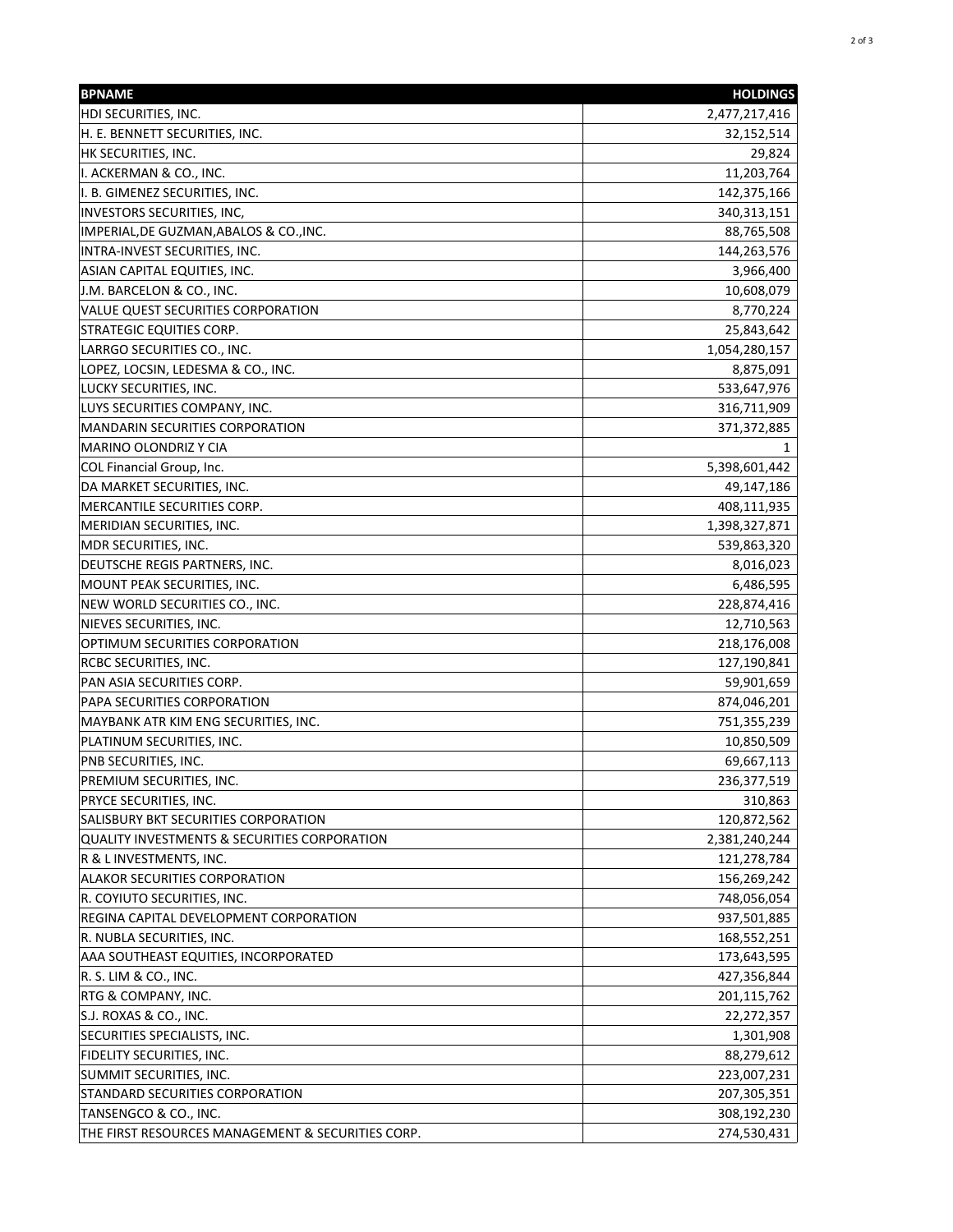| <b>BPNAME</b>                                            | <b>HOLDINGS</b> |
|----------------------------------------------------------|-----------------|
| TOWER SECURITIES, INC.                                   | 1,758,309,032   |
| TRANS-ASIA SECURITIES, INC.                              | 94,000          |
| APEX PHILIPPINES EQUITIES CORPORATION                    | 2,001,000       |
| TRENDLINE SECURITIES CORPORATION                         | 2,633,142       |
| TRI-STATE SECURITIES, INC.                               | 209,833,835     |
| UCPB SECURITIES, INC.                                    | 3,114,679,655   |
| E.SECURITIES, INC.                                       | 3,199,200       |
| <b>VENTURE SECURITIES, INC.</b>                          | 951,561,691     |
| VICSAL SECURITIES & STOCK BROKERAGE, INC.                | 55,000,000      |
| FIRST METRO SECURITIES BROKERAGE CORP.                   | 1,106,646,849   |
| WEALTH SECURITIES, INC.                                  | 186,415,773     |
| WESTLINK GLOBAL EQUITIES, INC.                           | 32,899,625      |
| BERNAD SECURITIES, INC.                                  | 184,708,826     |
| WONG SECURITIES CORPORATION                              | 14,040,000      |
| YAO & ZIALCITA, INC.                                     | 699,117,087     |
| YU & COMPANY, INC.                                       | 1,828,713,379   |
| <b>BDO SECURITIES CORPORATION</b>                        | 1,864,746,577   |
| EAGLE EQUITIES, INC.                                     | 399,754,191     |
| GOLDEN TOWER SECURITIES & HOLDINGS, INC.                 | 46,699,685      |
| SOLAR SECURITIES, INC.                                   | 3,709,026,018   |
| G.D. TAN & COMPANY, INC.                                 | 91,522,508      |
| PHILIPPINE EQUITY PARTNERS, INC.                         | 14,284,760      |
| UNICAPITAL SECURITIES INC.                               | 270,122,009     |
| SunSecurities, Inc.                                      | 409,642,257     |
| COHERCO SECURITIES, INC.                                 | 20,000,000      |
| ARMSTRONG SECURITIES, INC.                               | 420,712         |
| KING'S POWER SECURITIES, INC.                            | 2,563,161,796   |
| TIMSON SECURITIES, INC.                                  | 41,676,966      |
| STAR ALLIANCE SECURITIES CORP.                           | 78,652          |
| CITIBANK N.A.                                            | 859,940,134     |
| AB CAPITAL & INVESTMENT CORP. - TRUST & INVESTMENT DIV.  | 5,750,252       |
| UNITED COCONUT PLANTERS LIFE ASSURANCE CORPORATION       | 149,000,000     |
| RCBC TRUST & INVESTMENT DIVISION - VARIOUS TAXABLE ACCTS | 1,000,000       |

**TOTAL 77,901,023,291** If no written notice of any error or correction is received by PDTC within five (5) calendar days from receipt hereof, you shall be

deemed to have accepted the accuracy and completeness of the details indicated in this report.

This document is computer generated and requires no signature.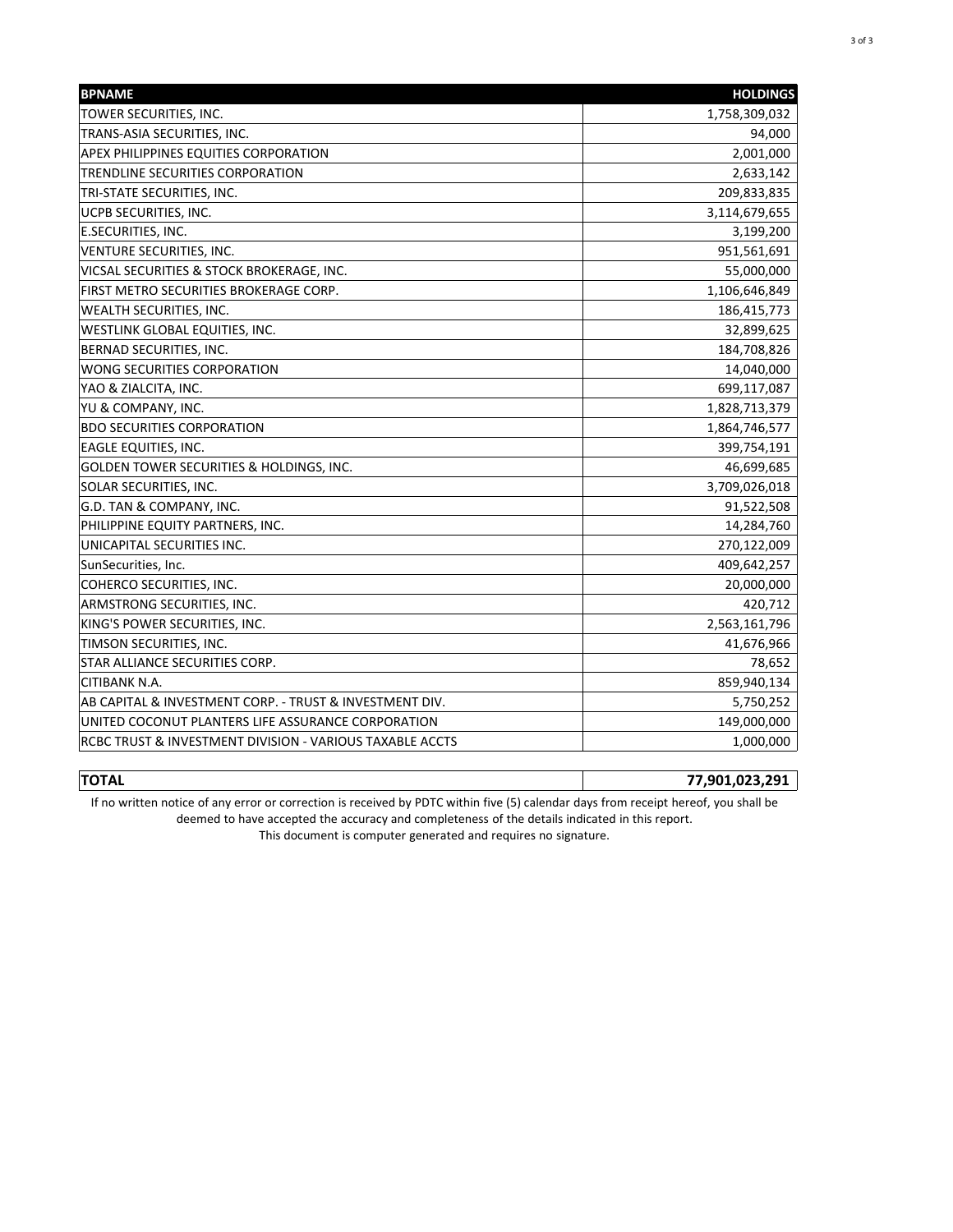#### Stock Transfer Service Inc. Page No. 1 MANILA MANING CORPORATION (MAB) List of Top 100 Stockholders As of 06/30/2018

| Rank | Name                                                          | Holdings                 | Rank |
|------|---------------------------------------------------------------|--------------------------|------|
| 1    | PCD NOMINEE CORPORATION (FILIPINO)                            | 32,502,043,715 31.38%    |      |
| 2    | F. YAP SECURITIES, INC.                                       | 15, 398, 414, 195 14.87% |      |
| 3    | F. YP SEURITIES INC F. YAP SECURITIES, INC.                   | 12, 477, 721, 842 12.05% |      |
| 4    | LEPANTO CONSOLIDATED MINING COMPANY                           | 12,045,531,915 11.63%    |      |
| 5    | F. YAP SECURITIES INC F. YAP SECURITIES, INC.                 | 9, 355, 685, 411 09.03%  |      |
| 6    | LEPANTO INVESTMENT & DEV. CORPORATION                         | 5,037,619,533 04.86%     |      |
| 7    | PCD NOMINEE CORPORATION (NON-FILIPINO)                        | 2,790,815,692 02.69%     |      |
| 8    | PAULINO YAP                                                   | 1,807,117,128 01.74%     |      |
| 9    | F. YAP SECURITIES INC.                                        | 1,665,206,615 01.61%     |      |
| 10   | CRESENCIO YAP                                                 | 1,454,767,065 01.40%     |      |
| 11   | BRYAN YAP                                                     | 1, 124, 317, 007 01.09%  |      |
| 12   | EMMA YAP                                                      | 962,564,863 00.93%       |      |
| 13   | CORONET PROPERTY HOLDINGS CORP CORONET PROPERTY HOLDINGS CORP | 851,662,573 00.82%       |      |
| 14   | PACITA YAP                                                    | 824,539,227 00.80%       |      |
| 15   | DAVID GO SECURITIES CORP. DAVID GO SECURITIES CORP.           | 586,065,344 00.57%       |      |
| 16   | CHRISTINE KAREN YAP                                           | 492, 917, 544 00.48%     |      |
| 17   | CHRISTINE YAP                                                 | 461, 919, 918 00.45%     |      |
| 18   | PAUL YAP JR.                                                  | 434,761,927 00.42%       |      |
| 19   | QUALITY INVESTMENTS & SECURITIES CORP.                        | 415,011,235 00.40%       |      |
| 20   | MARTESIO PEREZ                                                | 251,735,175 00.24%       |      |
| 21   | SHIPSIDE, INC.                                                | 232,893,997 00.22%       |      |
| 22   | JESSAMYN DESIREE B. PEREZ                                     | 191,561,253 00.18%       |      |
| 23   | THE FIRST RESOURCES MANAGEMENT & SECURITIES CORPORATION       | 150,000,000 00.14%       |      |
| 24   | MARTESIO C. PEREZ                                             | 134,099,084 00.13%       |      |
| 25   | FELIPE YAP                                                    | 125,035,206 00.12%       |      |
| 26   | MA. CYMBELINE B. PEREZ                                        | 113, 111, 253 00. 11%    |      |

User ID: ivy Time: 07/06/2018 09:34:15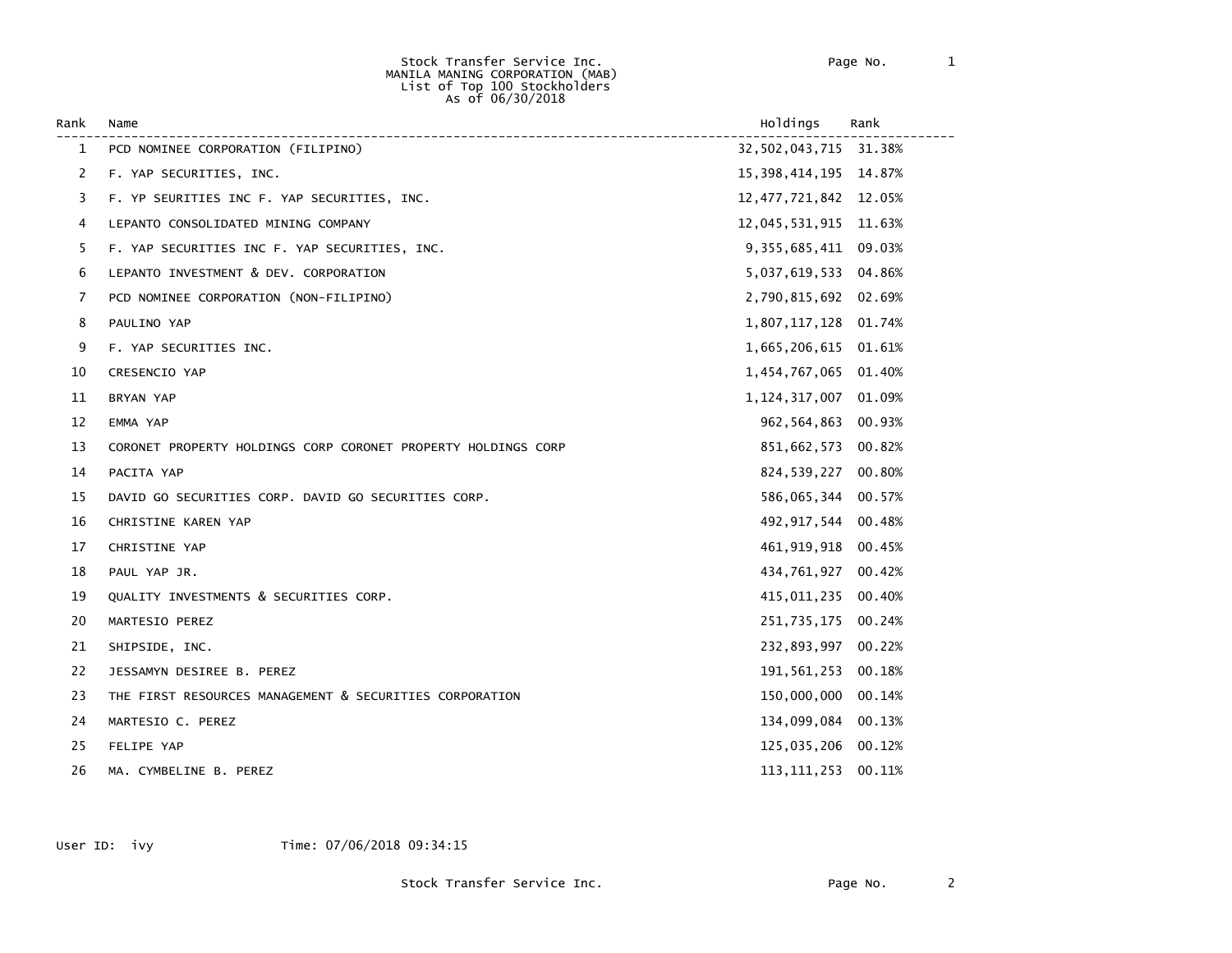### MANILA MANING CORPORATION (MAB) List of Top 100 Stockholders  $\Delta s$  of 06/30/2018

| Rank | Name                                                 | Holdings              | Rank   |
|------|------------------------------------------------------|-----------------------|--------|
| 27   | KATERINA TANYA B. PEREZ                              | 113, 111, 253         | 00.11% |
| 28   | CHARLENE DENISE B. PEREZ                             | 112, 269, 072 00. 11% |        |
| 29   | ARLENE K. YAP                                        | 90, 152, 434          | 00.09% |
| 30   | QUALITY INVESTMENTS & SECURITIES CORPORATION         | 88,544,696            | 00.09% |
| 31   | HORACIO RODRIGUEZ                                    | 70,455,575            | 00.07% |
| 32   | FAUSTO R. PREYSLER JR.                               | 57,640,449            | 00.06% |
| 33   | PL LIM INVESTMENTS, INC.                             | 57,000,000            | 00.06% |
| 34   | EDUARDO BANGAYAN                                     | 27,669,589            | 00.03% |
| 35   | JULIA K. MARIA ALESANDRA K. DE LA CRUZ DE LA CRUZ OR | 27,329,421            | 00.03% |
| 36   | WILLIAM RAGOS ENRILE II                              | 25,617,977            | 00.02% |
| 37   | FLORA NG SIU KHENG                                   | 25,000,000            | 00.02% |
| 38   | E.N. MADRAZO CORP. E. N. MADRAZO CORP.               | 22,710,000            | 00.02% |
| 39   | <b>GENARA LIMSON</b>                                 | 22,050,000            | 00.02% |
| 40   | SMS DEVELOPMENT CORP.                                | 21,000,000            | 00.02% |
| 41   | F. YAP SECURITIES, INC. ACCOUNT NO. BY               | 19,434,384            | 00.02% |
| 42   | A/C - CKY FYSI                                       | 18,454,855            | 00.02% |
| 43   | LUISA CO                                             | 18, 167, 337          | 00.02% |
| 44   | MARIO CRUEL                                          | 18,020,000            | 00.02% |
| 45   | ARTEMIO F. DISINI                                    | 17,700,000            | 00.02% |
| 46   | ALBERTO MENDOZA                                      | 16,494,382            | 00.02% |
| 47   | DANILO G. BAUTISTA                                   | 16, 287, 467          | 00.02% |
| 48   | SUNDER HEMANDAS                                      | 15,876,000            | 00.02% |
| 49   | PLLIM MANAGEMENT & INVESTMENT INC.                   | 15,486,891            | 00.01% |
| 50   | CORE MARITIME CORPORATION                            | 15,394,757            | 00.01% |
| 51   | QUALITY INVESTMENTS & SECS. CORP. A/C #017003        | 11,680,000            | 00.01% |
| 52   | PEDRO WONG MADARANG                                  | 11,000,000            | 00.01% |

User ID: ivy Time: 07/06/2018 09:34:15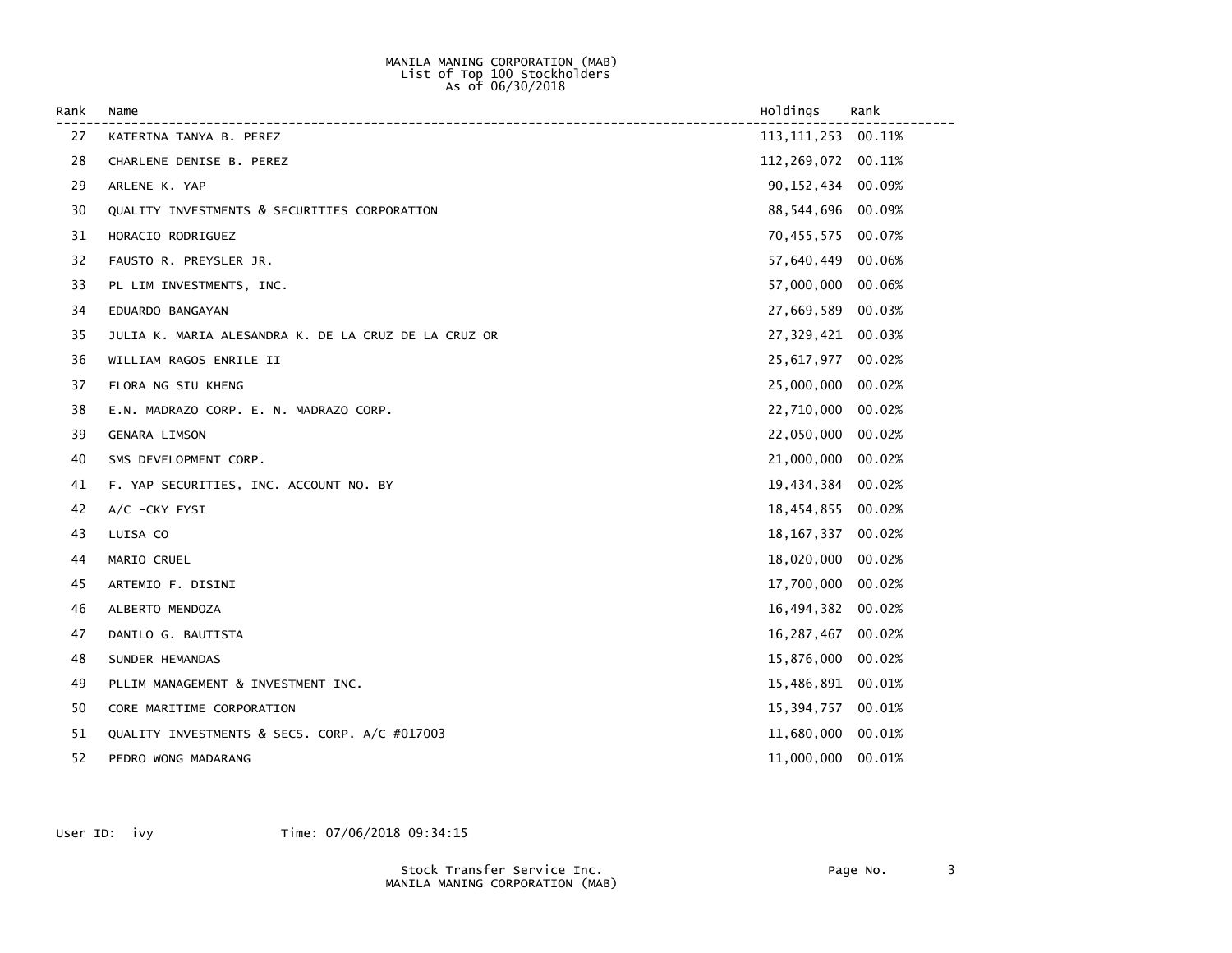### List of Top 100 Stockholders  $\Delta s$  of 06/30/2018

| Rank | Name                                                         | Holdings         | Rank   |
|------|--------------------------------------------------------------|------------------|--------|
| 53   | HIGHLAND SECURITIES INC HIGHLAND SECURITIES, INC.            | 10,269,663       | 00.01% |
| 54   | EVELYN ONG LAO                                               | 10,000,000       | 00.01% |
| 55   | PHILIPPINE INTERNATIONAL LIFE INSURANCE CO., INC.            | 10,000,000       | 00.01% |
| 56   | AMERICAN WIRE & CABLE CO. INC AMERICAN WIRE & CABLE CO. INC. | 10,000,000       | 00.01% |
| 57   | ROGER C. ANG                                                 | 10,000,000       | 00.01% |
| 58   | NATHANIEL PEREZ                                              | 10,000,000       | 00.01% |
| 59   | VIRGINIA G. CORDERO                                          | 9,941,123        | 00.01% |
| 60   | FGC MARKETING CORP. FGC MARKETING CORP.                      | 9,698,697        | 00.01% |
| 61   | BLUE RIDGE MINERAL CORP BLUE RIDGE MINERAL CORP.             | 9,600,000        | 00.01% |
| 62   | LUPICINO C. ANDALAN                                          | 9,127,035        | 00.01% |
| 63   | FRANCISCO ONG                                                | 7,644,000        | 00.01% |
| 64   | CATHERINE CHOA                                               | 7,600,000        | 00.01% |
| 65   | LILY CHI                                                     | 7,500,000        | 00.01% |
| 66   | PEDRO W. MADARANG                                            | 7,500,000        | 00.01% |
| 67   | SAMSON CORDERO JR.                                           | 7,350,000        | 00.01% |
| 68   | FLORENTINA BANEZ                                             | 7,075,571 00.01% |        |
| 69   | ALEX C. GRANT                                                | 6,992,967        | 00.01% |
| 70   | GILBERT LIU                                                  | 6,872,659        | 00.01% |
| 71   | LEONILO A. CUERDO                                            | 6,699,639        | 00.01% |
| 72   | LAMBERTO O. DANAQUE                                          | 6,644,400        | 00.01% |
| 73   | ZHUI XU ZHUI XU                                              | 6,300,000        | 00.01% |
| 74   | MERCANTILE INSURANCE CO., INC.                               | 6,300,000        | 00.01% |
| 75   | CHRISTOPHER BELL-KNIGHT                                      | 6,200,000        | 00.01% |
| 76   | CANDICE CHOA COCUACO                                         | 6,084,269        | 00.01% |
| 77   | TIAN SANG TIAN SANG                                          | 6,061,686 00.01% |        |
| 78   | RAY C. ESPINOSA                                              | 6,000,000        | 00.01% |

User ID: ivy Time: 07/06/2018 09:34:15

 Stock Transfer Service Inc. Page No. 4 MANILA MANING CORPORATION (MAB) List of Top 100 Stockholders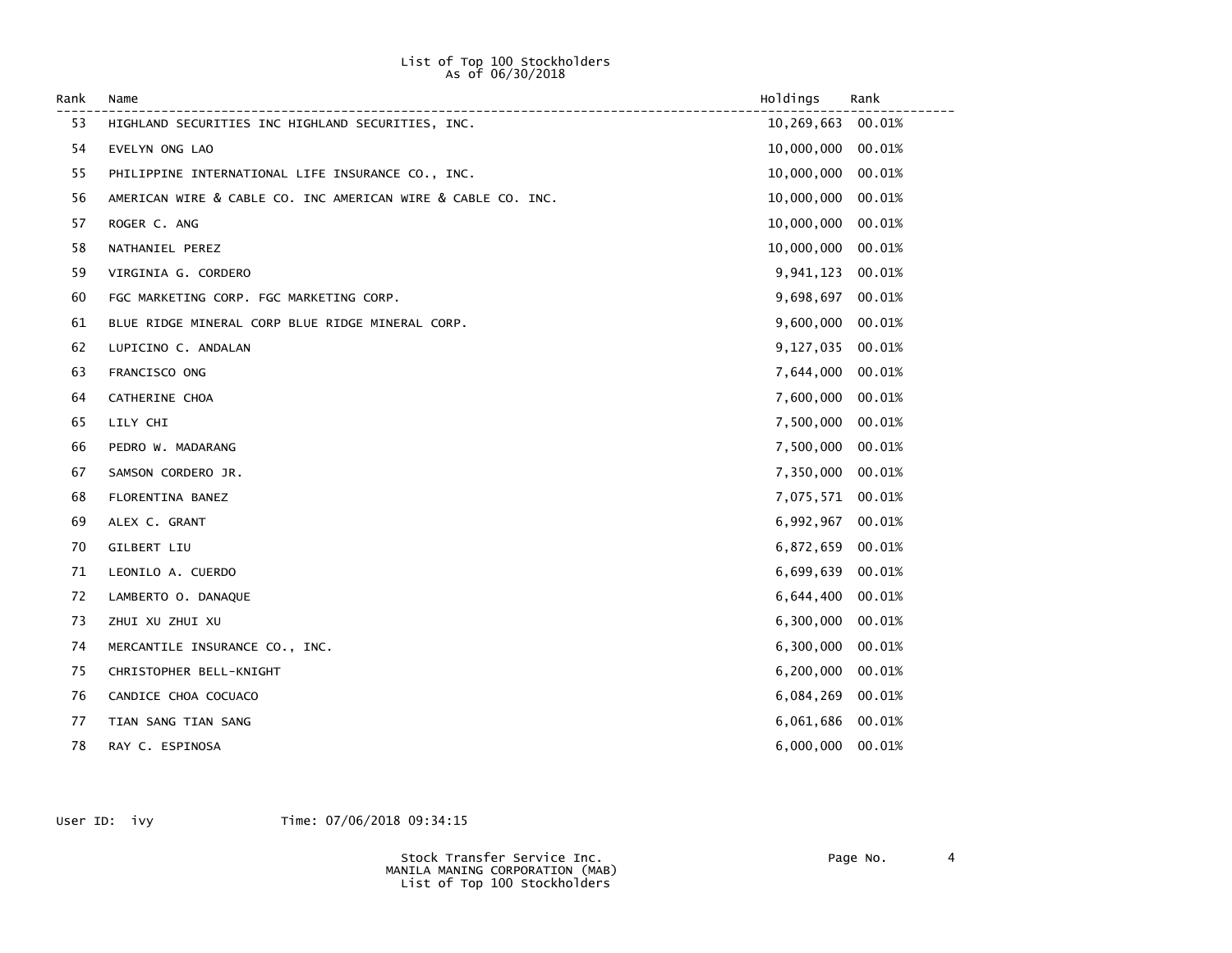As of 06/30/2018

| Name                         | Holdings  | Rank                                                                                                                                                                                                                                                                                            |
|------------------------------|-----------|-------------------------------------------------------------------------------------------------------------------------------------------------------------------------------------------------------------------------------------------------------------------------------------------------|
| JOHN HARPER                  | 6,000,000 | 00.01%                                                                                                                                                                                                                                                                                          |
| MARIA LOURDES TUASON         |           | 00.01%                                                                                                                                                                                                                                                                                          |
| DOMINGO TIU                  |           | 00.01%                                                                                                                                                                                                                                                                                          |
| ELIZABETH ZARATE             |           |                                                                                                                                                                                                                                                                                                 |
| MARIA VIRGINIA KABIGTING     |           | 00.00%                                                                                                                                                                                                                                                                                          |
| ARSENIO V. PAREDES           |           | 00.00%                                                                                                                                                                                                                                                                                          |
| CHARLENE DENISE PEREZ        |           | 00.00%                                                                                                                                                                                                                                                                                          |
| MA. CYMBELINE PEREZ          |           | 00.00%                                                                                                                                                                                                                                                                                          |
| KATERINE TANYA PEREZ         |           | 00.00%                                                                                                                                                                                                                                                                                          |
| HERITAGE PROPERTIES, INC.    |           | 00.00%                                                                                                                                                                                                                                                                                          |
| JOSEPH ONG                   |           | 00.00%                                                                                                                                                                                                                                                                                          |
| PETER D. GARRUCHO JR.        |           | 00.00%                                                                                                                                                                                                                                                                                          |
| PEDRO O. TAN                 |           | 00.00%                                                                                                                                                                                                                                                                                          |
| PAUL CO                      |           | 00.00%                                                                                                                                                                                                                                                                                          |
| RESTITUTO C. BUENVIAJE       |           | 00.00%                                                                                                                                                                                                                                                                                          |
| MOHAN HEMANDAS               |           | 00.00%                                                                                                                                                                                                                                                                                          |
| TIONG SECURITIES, INC.       |           | 00.00%                                                                                                                                                                                                                                                                                          |
| PHILFINANCE SECURITIES CORP. |           | 00.00%                                                                                                                                                                                                                                                                                          |
| LIBRADO S. CALILUNG          |           | 00.00%                                                                                                                                                                                                                                                                                          |
| LACHMAN C. RAMCHANDANI       |           | 00.00%                                                                                                                                                                                                                                                                                          |
| MARINA ANG                   |           | 00.00%                                                                                                                                                                                                                                                                                          |
| RICHARD Y. SY                |           |                                                                                                                                                                                                                                                                                                 |
|                              |           | 5,930,337<br>5,880,000<br>5,754,451 00.01%<br>5,153,400<br>5,123,596<br>5,111,336<br>5, 111, 336<br>5, 111, 336<br>5,032,554<br>5,000,000<br>5,000,000<br>5,000,000<br>5,000,000<br>4,939,200<br>4,900,000<br>4,559,057<br>4,508,490<br>4,447,926<br>4,347,000<br>4,276,993<br>4,116,000 00.00% |

| Total Top 100 Shareholders :             | 103,159,429,977 99.59% |  |
|------------------------------------------|------------------------|--|
| Total Outstanding Shares 103,576,098,876 | ____________           |  |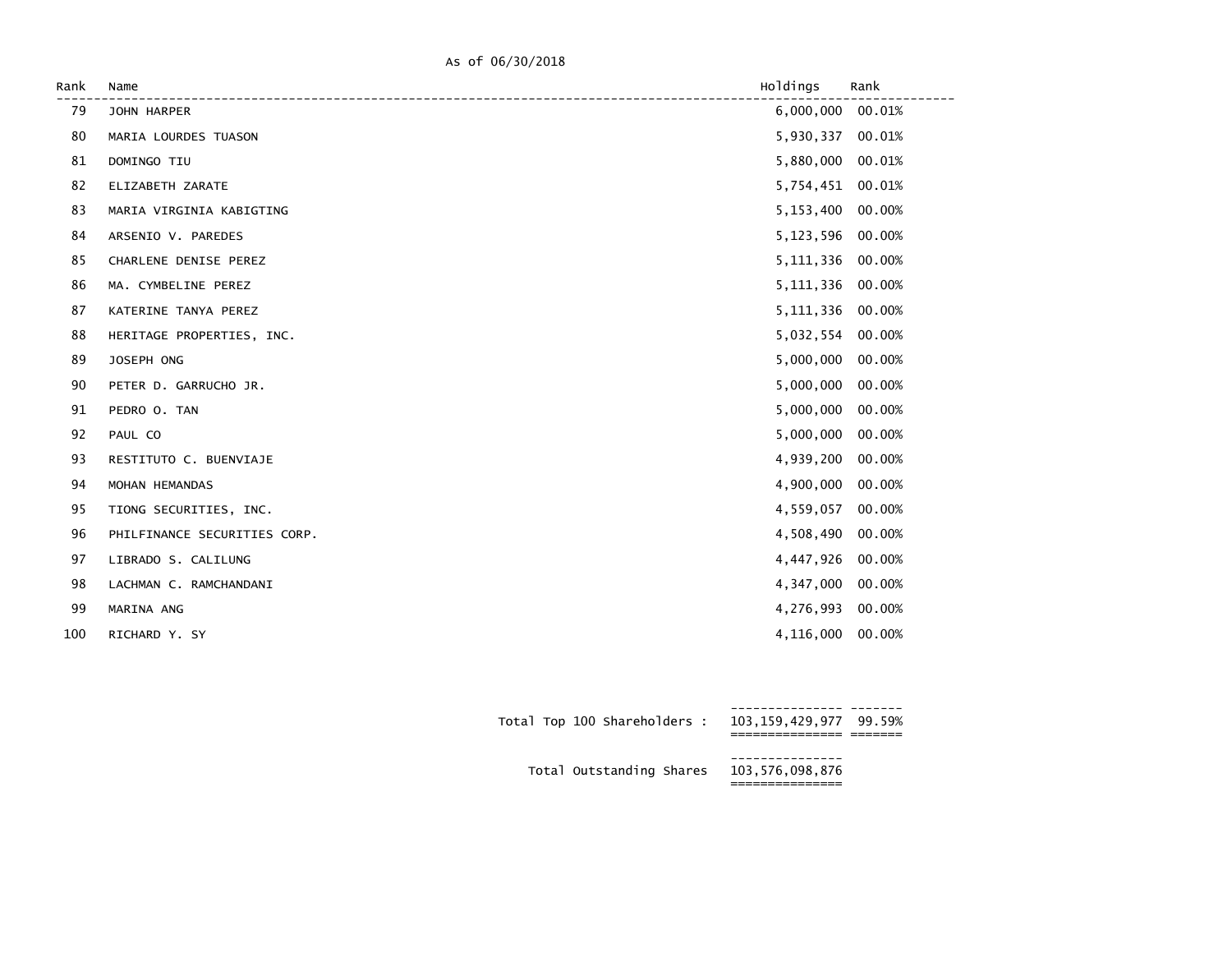## **BENEFICIAL OWNER REPORT**

## Company Code - MAB00000000 & Company Name - MANILA MINING B

| Business Date: June 29, 2018                     |                 |
|--------------------------------------------------|-----------------|
| <b>BPNAME</b>                                    | <b>HOLDINGS</b> |
| UPCC SECURITIES CORP.                            | 43,412,983      |
| A & A SECURITIES, INC.                           | 169,359,269     |
| ABACUS SECURITIES CORPORATION                    | 2,533,234,101   |
| PHILSTOCKS FINANCIAL INC                         | 499,073,651     |
| A. T. DE CASTRO SECURITIES CORP.                 | 45,385,993      |
| ALL ASIA SECURITIES MANAGEMENT CORP.             | 856,000         |
| ALPHA SECURITIES CORP.                           | 9,179,590       |
| <b>BA SECURITIES, INC.</b>                       | 40,475,314      |
| AP SECURITIES INCORPORATED                       | 295,792,203     |
| ANSALDO, GODINEZ & CO., INC.                     | 138,520,538     |
| AB CAPITAL SECURITIES, INC.                      | 1,083,109,555   |
| SB EQUITIES, INC.                                | 678,728,150     |
| ASIA PACIFIC CAPITAL EQUITIES & SECURITIES CORP. | 2,043,194       |
| ASIASEC EQUITIES, INC.                           | 2,294,960,744   |
| <b>ASTRA SECURITIES CORPORATION</b>              | 551,617,877     |
| CHINA BANK SECURITIES CORPORATION                | 2,810           |
| MACQUARIE CAPITAL SECURITIES (PHILIPPINES), INC. | 2,706,319       |
| BELSON SECURITIES, INC.                          | 275,253,535     |
| BENJAMIN CO CA & CO., INC.                       | 6,203,724       |
| <b>B. H. CHUA SECURITIES CORPORATION</b>         | 144,334,685     |
| <b>JAKA SECURITIES CORP.</b>                     | 61,802,471      |
| <b>BPI SECURITIES CORPORATION</b>                | 511,986,822     |
| CAMPOS, LANUZA & COMPANY, INC.                   | 22,736,630      |
| SINCERE SECURITIES CORPORATION                   | 115,334,831     |
| <b>BDO NOMURA SECURITIES INC</b>                 | 80,174,382      |
| CITISECURITIES, INC.                             | 41,898,079      |
| TRITON SECURITIES CORP.                          | 170,388,426     |
| <b>IGC SECURITIES INC.</b>                       | 255,162,449     |
| <b>CUALOPING SECURITIES CORPORATION</b>          | 16,377,593      |
| DBP-DAIWA CAPITAL MARKETS PHILPPINES, INC.       | 16,483,567      |
| DAVID GO SECURITIES CORP.                        | 1,557,200,049   |
| DIVERSIFIED SECURITIES, INC.                     | 13,846,841      |
| E. CHUA CHIACO SECURITIES, INC.                  | 193,986,969     |
| EQUITABLE SECURIITES (PHILS.) INC.               | 2,044,756       |
| EAST WEST CAPITAL CORPORATION                    | 192,434         |
| EASTERN SECURITIES DEVELOPMENT CORPORATION       | 150,072,198     |
| EQUITIWORLD SECURITIES, INC.                     | 53,923,435      |
| EVERGREEN STOCK BROKERAGE & SEC., INC.           | 368,237,225     |
| FIRST ORIENT SECURITIES, INC.                    | 16,793,976      |
| F. YAP SECURITIES, INC.                          | 765,148,587     |
| AURORA SECURITIES, INC.                          | 20,099,999      |
| GLOBALINKS SECURITIES & STOCKS, INC.             | 122,289,269     |
| JSG SECURITIES, INC.                             | 67,195,225      |
| GOLDSTAR SECURITIES, INC.                        | 155,043,807     |
| GUILD SECURITIES, INC.                           | 170,346,245     |
| HDI SECURITIES, INC.                             | 615,772,930     |
| H. E. BENNETT SECURITIES, INC.                   | 51,453,425      |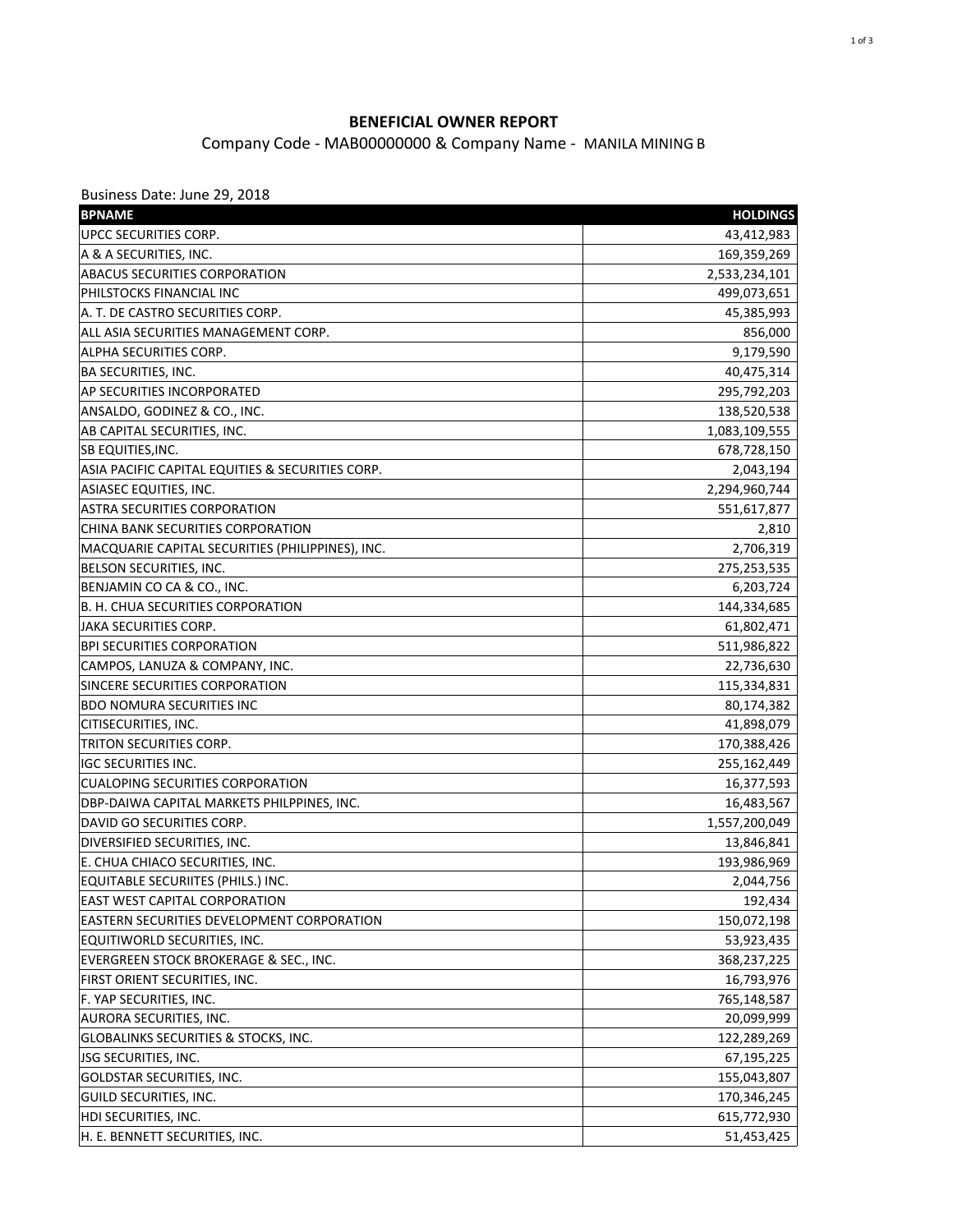| <b>BPNAME</b>                                           | <b>HOLDINGS</b> |
|---------------------------------------------------------|-----------------|
| HK SECURITIES, INC.                                     | 4,470           |
| I. ACKERMAN & CO., INC.                                 | 279,520         |
| I. B. GIMENEZ SECURITIES, INC.                          | 333,732,851     |
| INVESTORS SECURITIES, INC,                              | 81,432,384      |
| IMPERIAL, DE GUZMAN, ABALOS & CO., INC.                 | 44,961,049      |
| INTRA-INVEST SECURITIES, INC.                           | 10,296,964      |
| ASIAN CAPITAL EQUITIES, INC.                            | 1,052,448       |
| J.M. BARCELON & CO., INC.                               | 2,782,111       |
| VALUE QUEST SECURITIES CORPORATION                      | 73,500,000      |
| STRATEGIC EQUITIES CORP.                                | 31,138,911      |
| LARRGO SECURITIES CO., INC.                             | 40,451,544      |
| LOPEZ, LOCSIN, LEDESMA & CO., INC.                      | 3,719,479       |
| LUCKY SECURITIES, INC.                                  | 31,514,985      |
| LUYS SECURITIES COMPANY, INC.                           | 339,279,907     |
| <b>MANDARIN SECURITIES CORPORATION</b>                  | 277,041,109     |
| MARINO OLONDRIZ Y CIA                                   | 796,833         |
| COL Financial Group, Inc.                               | 1,792,621,607   |
| DA MARKET SECURITIES, INC.                              | 34,784,524      |
| MERCANTILE SECURITIES CORP.                             | 243,685,645     |
| MERIDIAN SECURITIES, INC.                               | 116,316,290     |
| MDR SECURITIES, INC.                                    | 409,963,739     |
| DEUTSCHE REGIS PARTNERS, INC.                           | 54,959,374      |
| MOUNT PEAK SECURITIES, INC.                             | 2,316,232       |
| NEW WORLD SECURITIES CO., INC.                          | 79,301,280      |
| NIEVES SECURITIES, INC.                                 | 34,335,533      |
| OPTIMUM SECURITIES CORPORATION                          | 26,736,872      |
| RCBC SECURITIES, INC.                                   | 32,908,907      |
| PAN ASIA SECURITIES CORP.                               | 7,757,470       |
| PAPA SECURITIES CORPORATION                             | 327,029,135     |
| MAYBANK ATR KIM ENG SECURITIES, INC.                    | 405,092,852     |
| PNB SECURITIES, INC.                                    | 95,860,464      |
| PREMIUM SECURITIES, INC.                                | 44,021,011      |
| PRYCE SECURITIES, INC.                                  | 731,572         |
| SALISBURY BKT SECURITIES CORPORATION                    | 26,998,876      |
| <b>QUALITY INVESTMENTS &amp; SECURITIES CORPORATION</b> | 6,203,227,157   |
| R & L INVESTMENTS, INC.                                 | 162,287,228     |
| ALAKOR SECURITIES CORPORATION                           | 40,000,000      |
| R. COYIUTO SECURITIES, INC.                             | 336,484,718     |
| REGINA CAPITAL DEVELOPMENT CORPORATION                  | 163,699,894     |
| R. NUBLA SECURITIES, INC.                               | 72,600,156      |
| AAA SOUTHEAST EQUITIES, INCORPORATED                    | 65,451,888      |
| R. S. LIM & CO., INC.                                   | 121,970,881     |
| RTG & COMPANY, INC.                                     | 3,131,328       |
| S.J. ROXAS & CO., INC.                                  | 77,504,289      |
| SECURITIES SPECIALISTS, INC.                            | 3,834,164       |
| FIDELITY SECURITIES, INC.                               | 14,298,033      |
| SUMMIT SECURITIES, INC.                                 | 34,922,046      |
| STANDARD SECURITIES CORPORATION                         | 59,939,302      |
| TANSENGCO & CO., INC.                                   | 83,674,412      |
| THE FIRST RESOURCES MANAGEMENT & SECURITIES CORP.       | 542,535,357     |
| TOWER SECURITIES, INC.                                  | 675,462,651     |
| TRENDLINE SECURITIES CORPORATION                        | 599,664         |
| TRI-STATE SECURITIES, INC.                              | 10,217,500      |